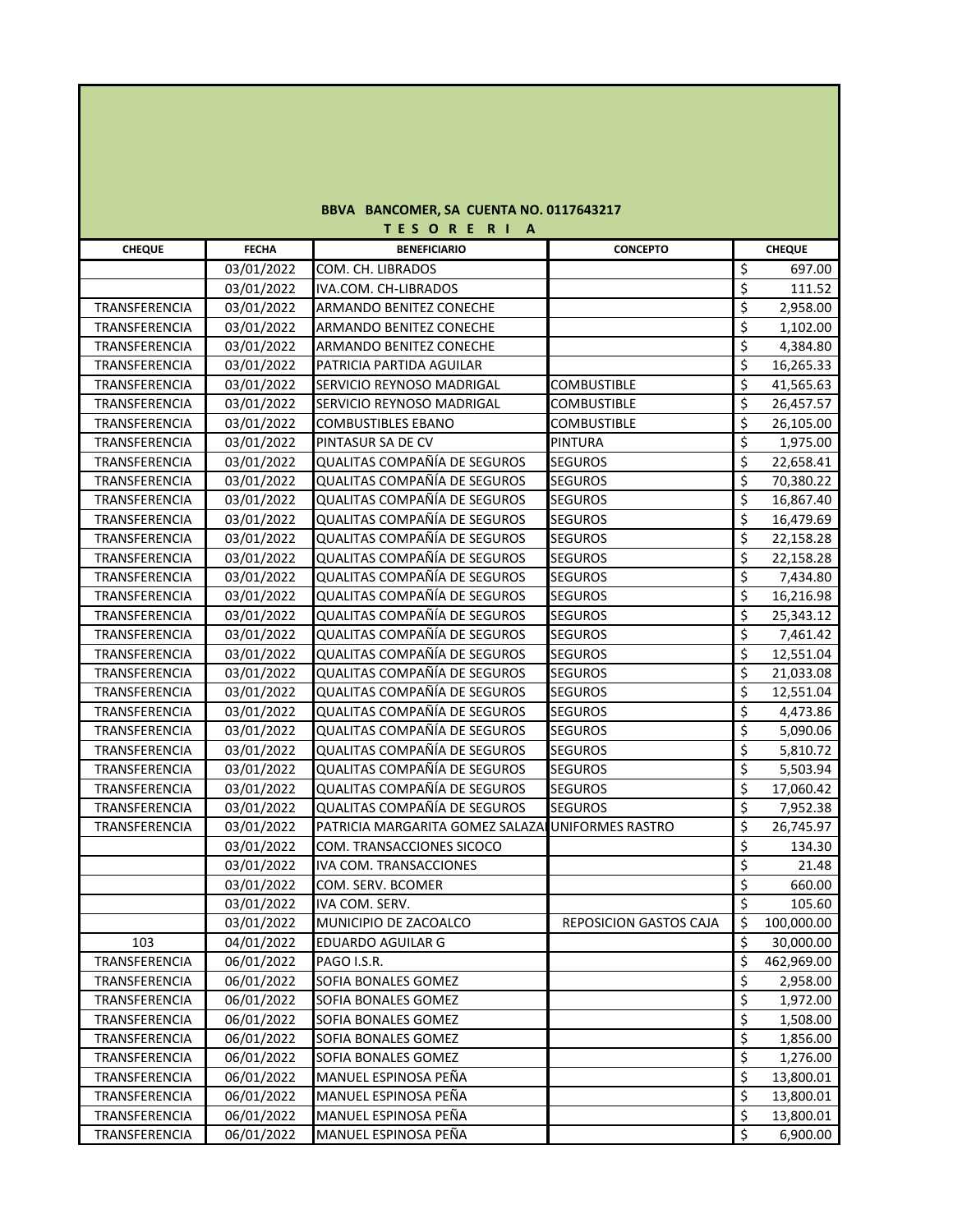| TRANSFERENCIA | 06/01/2022 | MANUEL ESPINOSA PEÑA        |                               | \$                       | 14,900.00  |
|---------------|------------|-----------------------------|-------------------------------|--------------------------|------------|
| TRANSFERENCIA | 06/01/2022 | MANUEL ESPINOSA PEÑA        |                               | \$                       | 14,900.00  |
| TRANSFERENCIA | 06/01/2022 | MANUEL ESPINOSA PEÑA        |                               | \$                       | 14,900.00  |
| TRANSFERENCIA | 06/01/2022 | MANUEL ESPINOSA PEÑA        |                               | \$                       | 18,750.00  |
| TRANSFERENCIA | 06/01/2022 | PINTASUR SA DE CV           |                               | \$                       | 822.00     |
|               | 06/01/2022 | <b>COMBUSTIBLES EBANO</b>   | <b>DIESEL</b>                 | \$                       | 25,651.00  |
| TRANSFERENCIA | 07/01/2022 | JOSE LUIS HERNANDEZ MONTES  |                               | \$                       | 7,055.00   |
| TRANSFERENCIA | 07/01/2022 | VICTORIA LOPEZ HDEZ.        |                               | \$                       | 6,440.00   |
| TRANSFERENCIA | 07/01/2022 | SOFIA BONALES GOMEZ         |                               | \$                       | 696.00     |
| TRANSFERENCIA | 07/01/2022 | VICTORIA LOPEZ HDEZ.        |                               | \$                       | 6,545.00   |
| TRANSFERENCIA | 07/01/2022 | PROVEEDORA ELECTRICA JAR    |                               | \$                       | 16,141.40  |
| TRANSFERENCIA | 07/01/2022 | <b>COMBUSTIBLES EBANO</b>   |                               | \$                       | 18,744.00  |
| TRANSFERENCIA | 07/01/2022 | IRIS ARACELI MORA VIDRIO    |                               | \$                       | 1,774.80   |
| TRANSFERENCIA | 07/01/2022 | <b>CYBERPUERTA SA DE CV</b> |                               | \$                       | 6,854.00   |
| TRANSFERENCIA | 10/01/2022 | DULCE MARIA LOMELI NAZARIO  |                               | \$                       | 1,426.80   |
| TRANSFERENCIA | 10/01/2022 | DULCE MARIA LOMELI NAZARIO  |                               | \$                       | 1,473.20   |
| TRANSFERENCIA | 10/01/2022 | ALONSO ALFARO CARO          | ARRENDAMIENTO COPIADORA       | $\zeta$                  | 1,850.20   |
| TRANSFERENCIA | 10/01/2022 | ALONSO ALFARO CARO          | ARRENDAMIENTO COPIADORA \$    |                          | 1,835.41   |
| TRANSFERENCIA | 10/01/2022 | ALONSO ALFARO CARO          | ARRENDAMIENTO COPIADORA \$    |                          | 3,354.72   |
| TRANSFERENCIA | 10/01/2022 | ALONSO ALFARO CARO          | ARRENDAMIENTO COPIADORA \$    |                          | 1,450.00   |
| TRANSFERENCIA | 10/01/2022 | ALONSO ALFARO CARO          | ARRENDAMIENTO COPIADORA \$    |                          | 1,544.19   |
| TRANSFERENCIA | 10/01/2022 | ALONSO ALFARO CARO          | ARRENDAMIENTO COPIADORA \$    |                          | 2,900.00   |
| TRANSFERENCIA | 10/01/2022 | ALONSO ALFARO CARO          | ARRENDAMIENTO COPIADORA \$    |                          | 1,450.00   |
| TRANSFERENCIA | 10/01/2022 | SISTEMA INTERMUNICIPAL      | <b>SIMAR</b>                  | \$                       | 314,779.19 |
| TRANSFERENCIA | 10/01/2022 | <b>COMBUSTIBLES EBANO</b>   | VEHICULOS A CARGO DEL MPIO    | 5                        | 19,276.50  |
| TRANSFERENCIA | 10/01/2022 | <b>COMBUSTIBLES EBANO</b>   | VEHICULOS A CARGO DEL MPIC \$ |                          | 23,381.00  |
| TRANSFERENCIA | 10/01/2022 | J. REFUGIO LARA CERVANTES   |                               | \$                       | 3,828.00   |
| TRANSFERENCIA | 10/01/2022 | J. REFUGIO LARA CERVANTES   | REP. VOLTEO NO,4              | \$                       | 4,651.60   |
| TRANSFERENCIA | 10/01/2022 | J. REFUGIO LARA CERVANTES   | $F-150$                       | \$                       | 2,737.60   |
| TRANSFERENCIA | 10/01/2022 | J. REFUGIO LARA CERVANTES   | <b>FORD 350</b>               | \$                       | 4,118.00   |
| TRANSFERENCIA | 10/01/2022 | J. REFUGIO LARA CERVANTES   | ASEO NO.2                     | \$                       | 37,236.00  |
| 104           | 10/01/2022 | MUNICIPIO DE ZACOALCO       | PREMIOS PRONTO PAGO           | \$                       | 60,000.00  |
| TRANSFERENCIA | 12/01/2022 | JUAN ANTONIO SENCION HDEZ.  | REP. PATRULLAS                | \$                       | 1,142.60   |
| TRANSFERENCIA | 12/01/2022 | JUAN ANTONIO SENCION HDEZ.  | REP. VEHICULOS                | \$                       | 9,964.40   |
| TRANSFERENCIA | 12/01/2022 | JUAN ANTONIO SENCION HDEZ.  | REP. VEHICULOS                | \$                       | 9,146.60   |
| TRANSFERENCIA | 12/01/2022 | CYBERPUERTA SA DE CV        | PROYECTO BENQ                 | \$                       | 10,988.00  |
| TRANSFERENCIA | 12/01/2022 | SERVICIO MERCANTILDASO      | CAPACITACION NOV.             | \$                       | 29,000.00  |
| TRANSFERENCIA | 12/01/2022 | SERVICIO MERCANTILDASO      | CAPACITACION DIC.             | \$                       | 29,000.00  |
| TRANSFERENCIA | 12/01/2022 | SERVICIO MERCANTILDASO      | CAPACITACION OCT.             | \$                       | 29,000.00  |
| TRANSFERENCIA | 12/01/2022 | <b>COMBUSTIBLES EBANO</b>   |                               | \$                       | 19,980.00  |
| TRANSFERENCIA | 13/01/2022 | SOFIA BONALES GOMEZ         | <b>BOLETOS BAÑOS</b>          | \$                       | 1,160.00   |
| TRANSFERENCIA | 13/01/2022 | MANUEL ESPINOSA PEÑA        | <b>LLANTAS RANGER</b>         | \$                       | 14,400.01  |
| TRANSFERENCIA | 13/01/2022 | MANUEL ESPINOSA PEÑA        | LLANTAS ALUMBRADO             | \$                       | 9,200.01   |
| 13/01/2022    | 13/01/2022 | JK SISTEMAS FEDERAL SA      | <b>CASCOS MOTOS</b>           | \$                       | 10,000.00  |
| TRANSFERENCIA | 13/01/2022 | NEXTCODE SA DE CV           | RENTA SISTEMA TAURO           | \$                       | 8,638.86   |
| TRANSFERENCIA | 13/01/2022 | NEXTCODE SA DE CV           | <b>ENVIO INFORMACION</b>      | \$                       | 3,475.36   |
| TRANSFERENCIA | 14/01/2022 | LAS DOS VB SA DE CV         | ABARROTES                     | \$                       | 2,983.00   |
| TRANSFERENCIA | 14/01/2022 | LAS DOS VB SA DE CV         | COFEE                         | \$                       | 6,591.00   |
| TRANSFERENCIA | 14/01/2022 | LAS DOS VB SA DE CV         | ABARROTES                     | \$                       | 4,020.50   |
| TRANSFERENCIA | 14/01/2022 | LAS DOS VB SA DE CV         | ART.LIMPIEZA                  | \$                       | 4,188.60   |
| TRANSFERENCIA | 14/01/2022 | LAS DOS VB SA DE CV         | ART.PARA POSADA               | \$                       | 4,268.00   |
| TRANSFERENCIA | 14/01/2022 | LAS DOS VB SA DE CV         | ABARROTES                     | \$                       | 4,718.50   |
| TRANSFERENCIA | 14/01/2022 | LAS DOS VB SA DE CV         | ABARROTES                     | \$                       | 2,794.00   |
| TRANSFERENCIA | 14/01/2022 | LAS DOS VB SA DE CV         | ART. VARIOS                   | \$                       | 3,144.50   |
| TRANSFERENCIA | 14/01/2022 | LAS DOS VB SA DE CV         | ABARROTES                     | $\overline{\mathcal{S}}$ | 3,164.82   |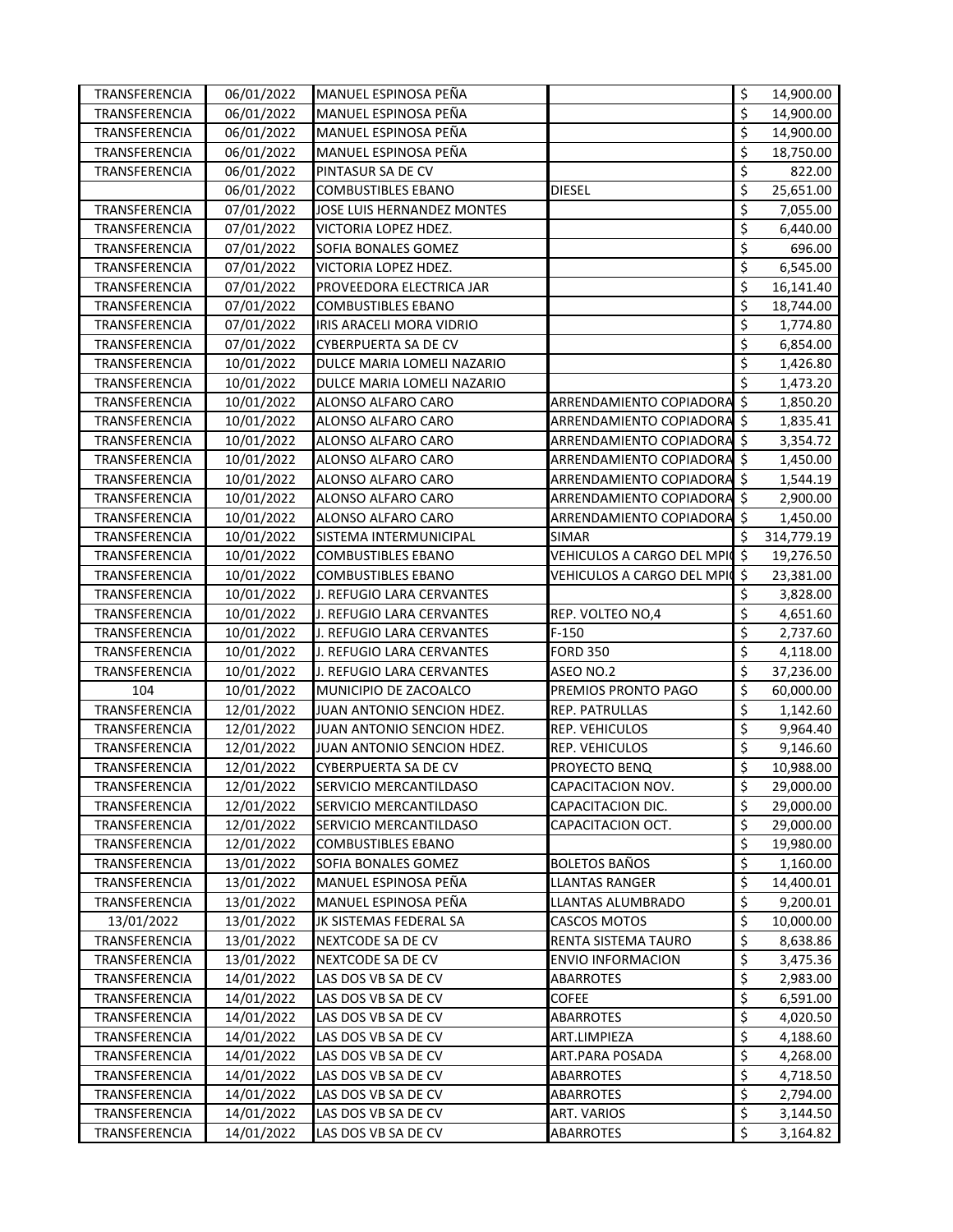| TRANSFERENCIA        | 14/01/2022 | LAS DOS VB SA DE CV             | <b>ART. VARIOS</b>            | \$                              | 5,138.00   |
|----------------------|------------|---------------------------------|-------------------------------|---------------------------------|------------|
| TRANSFERENCIA        | 14/01/2022 | LAS DOS VB SA DE CV             | <b>ABARROTES</b>              | \$                              | 2,981.00   |
| TRANSFERENCIA        | 14/01/2022 | PAGO NOMINA                     | PRIMER QUINCENA ENERO         | Ś.                              | 870,938.00 |
| TRANSFERENCIA        | 14/01/2022 | PAGO NOMINA                     | PRIMER QUINCENA ENERO         | \$                              | 417,885.20 |
| 105                  | 14/01/2022 | MARIA DE LOS ANGELES JACOBO     | <b>INDEMNIZACION X MUERTE</b> | $\overline{\mathcal{S}}$        | 8,367.50   |
| 106                  | 14/01/2022 | MARIA ELIZABETH TELLEZ G        | NOMINA 1-15 ENERO             | \$                              | 13,037.80  |
| 107                  | 14/01/2022 | JAVIER JIMENEZ ALVAREZ          | NOMINA 1-15 ENERO             | \$                              | 13,037.80  |
| 108                  | 14/01/2022 | DAVID MARTIN SILVA F            | NOMINA 1-15 ENERO             | \$                              | 4,293.40   |
| 109                  | 14/01/2022 | MUNICIPIO DE ZACOALCO           | NOMINA 1-15 ENERO EVENTU      | \$                              | 172,066.20 |
| TRANSFERENCIA        | 14/01/2022 | <b>COMBUSTIBLES EBANO</b>       | <b>DIESEL</b>                 | \$                              | 25,537.50  |
| TRANSFERENCIA        | 14/01/2022 | JOSE PABLO ARAIZA V             | CAMION #1 OBRAS P.            | \$                              | 31,047.42  |
| <b>TRANSFERENCIA</b> | 14/01/2022 | JOSE PABLO ARAIZA V             | CAMION #4 OBRAS P.            | \$                              | 3,281.76   |
| TRANSFERENCIA        | 14/01/2022 | JOSE PABLO ARAIZA V             | CAMION GANADERO               | \$                              | 15,205.39  |
| TRANSFERENCIA        | 14/01/2022 | COMBUSTIBLES EBANO              | GASOLINA                      | \$                              | 19,170.00  |
|                      | 14/01/2022 | COMBUSTIBLES EBANO              | diesel                        | \$                              | 24,970.00  |
| 14/01/2022           | 14/01/2022 | CYBERPUERTA SA DE CV            |                               | \$                              | 11,373.00  |
| TRANSFERENCIA        | 15/01/2022 | JOSE PABLO ARAIZA V             | VOLTEO #2 OBRAS P.            | \$                              | 12,954.88  |
| 110                  | 17/01/2022 | CANCELADO                       | CANCELADO                     | \$                              |            |
| 111                  | 17/01/2022 | J. GUADALUPE ENRIQUEZ RUIZ      | <b>FINIQUITO</b>              | \$                              | 1,658.40   |
| TRANSFERENCIA        | 17/01/2022 | <b>COMBUSTIBLES EBANO</b>       | <b>GASOLINA</b>               | \$                              | 18,680.10  |
| TRANSFERENCIA        | 18/01/2022 | SERVICIO REYNOSO MADRIGAL       | <b>GASOLINA</b>               | \$                              | 23,447.00  |
| TRANSFERENCIA        | 18/01/2022 | SERVICIO REYNOSO MADRIGAL       | <b>GASOLINA</b>               | \$                              | 39,920.68  |
| TRANSFERENCIA        | 18/01/2022 | VICTORIA LOPEZ HDEZ.            | <b>GASOLINA</b>               | \$                              | 15,340.00  |
| TRANSFERENCIA        | 19/01/2022 | MANUEL ESPINOSA PEÑA            | <b>LLANTAS</b>                | \$                              | 16,000.02  |
| TRANSFERENCIA        | 19/01/2022 | SISTEM DIF                      | <b>SUBSIDIO AL DIF</b>        | \$                              | 30,000.00  |
| TRANSFERENCIA        | 19/01/2022 | SOFIA BONALES GOMEZ             | <b>BOLETOS</b>                | $\overline{\xi}$                | 2,900.00   |
| TRANSFERENCIA        | 19/01/2022 | <b>GUSTAVO PADILLA MARQUEZ</b>  | <b>TONER</b>                  | \$                              | 2,057.00   |
| TRANSFERENCIA        | 19/01/2022 | <b>GUSTAVO DE JESUS BENITEZ</b> | HERRAMIENTAS                  | \$                              | 2,062.00   |
| TRANSFERENCIA        | 19/01/2022 | <b>GUSTAVO DE JESUS BENITEZ</b> | PLOMERIA ACCESORIOS           | \$                              | 1,015.00   |
| TRANSFERENCIA        | 19/01/2022 | <b>GUSTAVO DE JESUS BENITEZ</b> | ESCALERA ALUMINIO             | $\overline{\boldsymbol{\zeta}}$ | 3,688.00   |
| TRANSFERENCIA        | 19/01/2022 | <b>GUSTAVO DE JESUS BENITEZ</b> | ART. JARDINERIA               | \$                              | 1,800.00   |
| TRANSFERENCIA        | 19/01/2022 | JOSE LUIS DELGADILLO            | <b>ESCOBAS METALICAS</b>      | \$                              | 822.00     |
| TRANSFERENCIA        | 19/01/2022 | ESTEBAN MOLINA V                | <b>MATERIAL ELECTICO</b>      | \$                              | 21,703.60  |
| 112                  | 19/01/2022 | MUNICIPIO DE ZACOALCO           | PAGO TELEFONOS                | \$                              | 11,235.00  |
| 113                  | 19/01/2022 | MUNICIPIO DE ZACOALCO           | PAGO EVENTUALES Y HORAS E     | \$                              | 11,040.00  |
| 114                  | 19/01/2022 | JULIO CESAR VELAZQUEZ           | INDEMNIZACION                 | \$                              | 15,000.00  |
| 115                  | 19/01/2022 | EDGAR HDEZ. RAMIREZ             | <b>INDEMNIZACION</b>          | \$                              | 15,000.00  |
| 116                  | 19/01/2022 | MARCO ANTONIO RENTERIA E        | INDEMNIZACION                 | \$                              | 18,000.00  |
| TRANSFERENCIA        | 19/01/2022 | ESTEBAN MOLINA V                | <b>MATERIAL ELECTICO</b>      | \$                              | 6,728.00   |
| TRANSFERENCIA        | 19/01/2022 | COMERCIALIZADORA MARIANT        |                               | \$                              | 9,720.80   |
| 117                  | 20/01/2022 | <b>ERICK IVAN CRUZ B</b>        | PRESTAMO                      | \$                              | 10,000.00  |
| 118                  | 20/01/2022 | JOSE GONALEZ ROBLES             | PRESTAMO                      | \$                              | 20,000.00  |
| TRANSFERENCIA        | 20/01/2022 | CYBERPUERTA SA DE CV            | COMPU. SINDICO                | \$                              | 18,113.00  |
| TRANSFERENCIA        | 20/01/2022 | CYBERPUERTA SA DE CV            | <b>IMPRESORA SINDICO</b>      | \$                              | 6,103.00   |
| TRANSFERENCIA        | 21/01/2022 | <b>CYBERPUERTA SA DE CV</b>     | COMPU. TRANSPARENCIA          | \$                              | 18,113.00  |
| TRANSFERENCIA        | 21/01/2022 | CHUBB SEGUROS MEXICO            | SEGUROS S.P.                  | $\overline{\mathcal{S}}$        | 18,369.03  |
| TRANSFERENCIA        | 21/01/2022 | CHUBB SEGUROS MEXICO            | SEGUROS S.P.                  | \$                              | 18,369.03  |
| TRANSFERENCIA        | 21/01/2022 | COMBUSTIBLES EBANO              | GASOLINA                      | \$                              | 18,744.00  |
| TRANSFERENCIA        | 21/01/2022 | COMBUSTIBLES EBANO              | COMBUSTIBLE                   | \$                              | 24,743.00  |
| 119                  | 24/01/2022 | MUNICIPIO DE ZACOALCO           | CAJA FUERTE                   | \$                              | 31,265.03  |
| 120                  | 24/01/2022 | MANUEL CAMBEROS ANGEL           | PAGO DIAS DE VELADOR          | \$                              | 2,230.00   |
| 121                  | 24/01/2022 | J. FELIX MADRIGAL GUZMAN        | <b>SERV. TELEFONIA</b>        | \$                              | 6,171.00   |
| TRANSFERENCIA        | 24/01/2022 | VICTORIA LOPEZ HDEZ.            | REFACCIONES                   | \$                              | 9,550.00   |
| TRANSFERENCIA        | 24/01/2022 | VICTORIA LOPEZ HDEZ.            | <b>REFACCIONES</b>            | $\overline{\mathcal{S}}$        | 782.00     |
| TRANSFERENCIA        | 24/01/2022 | <b>GUSTAVO DE JESUS BENITEZ</b> | HERRAMIENTA DE JARDINERIA     | $\dot{\mathsf{s}}$              | 22,826.00  |